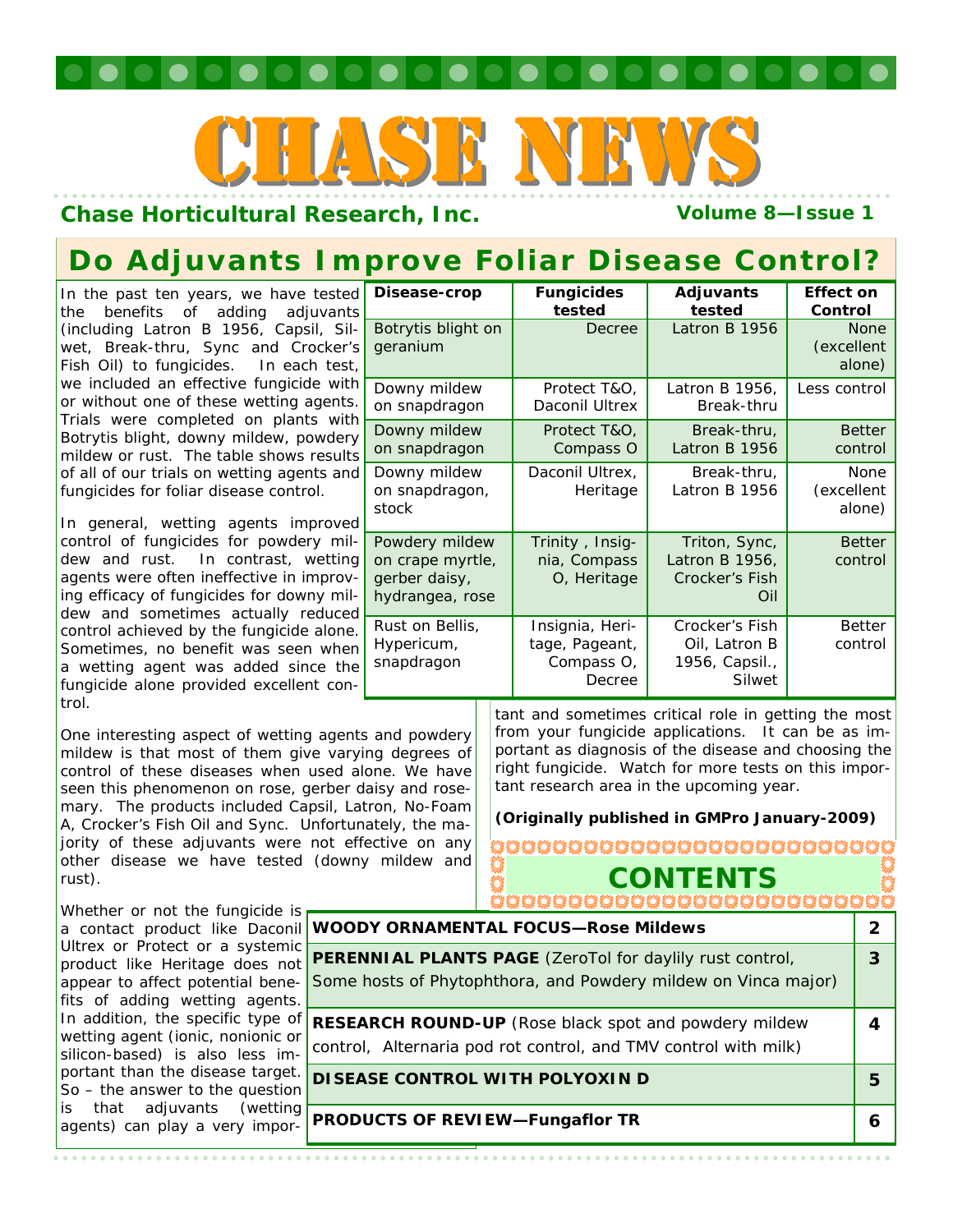### **Page 2 WOODY ORNAMENTAL FOCUS—Rose Mildews Chase News**

We have been doing a series of trials on diseases of roses grown in commercial production with Gary Osteen, our partner in the central valley of California. These garden roses are affected by foliar diseases including powdery and downy mildew. Late last year, we started two trials—the first on tree roses 'Baby Blanket' with moderate powdery mildew (*Sphaerotheca pannosa*) and the second on *Rosa* 'Sunny Knock-Out' with moderate downy mildew (*Peronospora sparsa*). The roses were sprayed weekly, four times to evaluate ability of the fungicide to both eradicate and prevent new disease. Conditions for both disease were ideal during the trial period.





The powdery mildew trial included the following treatments: untreated, Endorse (1.5 and 2.2 lbs/100 gal), Pageant (18 oz) and Camelot (48 oz). One week after

the final spray, we rated the severity of powdery mildew on the older leaves to judge eradication and the severity on new leaves to judge prevention (both ratings were on a 1=none to  $5 =$  maximum disease scale). Although disease increased to a very high level on both old and new leaves, we did see a significantly lower level of powdery mildew on the new leaves that were sprayed with Pageant and both Endorse treatments. Eradication was highest with the 1.5 lb rate of Endorse.

The downy mildew trial included the following treatments: untreated, Pageant (18 oz/100 gal), Trinity (12 oz), Stature SC (12.25 oz), Protect DF (16 oz), Alude (48 oz), Endorse and Latron B 1956 (1.5 lb and 4 oz), Endorse and Alude (1.5 lb and 48 oz), Protect DF and Alude (16 oz and 1.5 lb). Disease continued and was very high by the rating date (12-23-08). In this case, disease was rated from 3 (no symptoms) to 15 (100%



leaf drop due to downy mildew). Once again, Gary and I evaluated control of the original infection as well as prevention of new infections. Most of the treatments were not able to prevent new infections under the high disease pressure. Only

the Pageant, Stature SC and combination of Protect and Alude reduced new infections. The ability of the plant to retain older infected leaves was also only improved by Pageant and Stature SC.

These trials show that when the environment is ideal for disease development, even the best fungicides may have only a minimal effect.

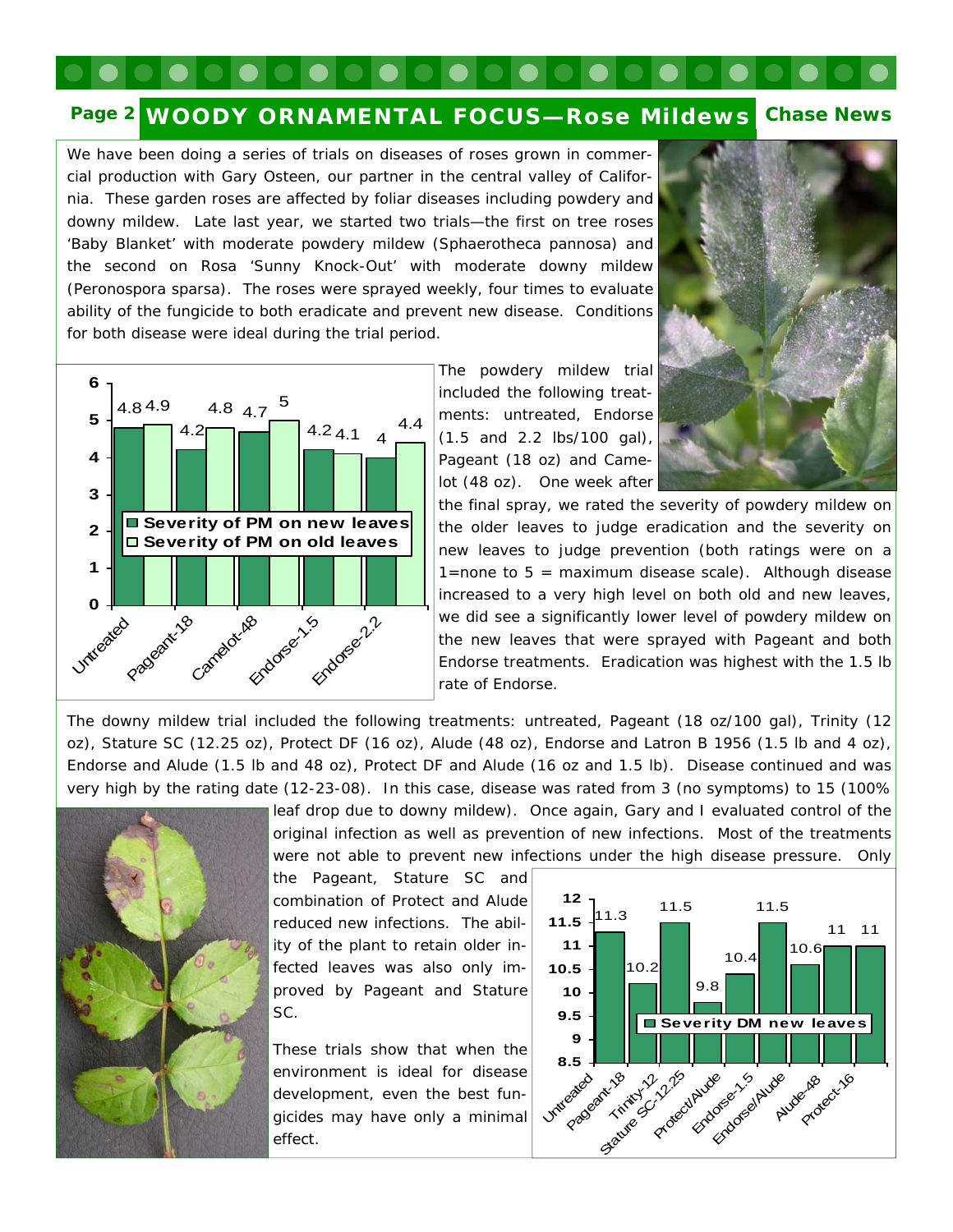# **Page 3** PERENNIAL PLANTS PAGE Chase News

being controlled includes use of disinfestants like quaternary ammonium products, **ZEROTOL FOR DAYLILY RUST CONTROL**—One of the ways that diseases are chlorine dioxide and hydrogen dioxide. Dr. Warren Copes, USDA/ARS, Poplarville, MS



has been testing safety and efficacy of these products for the past 5 or 6 years at least. Most recently, Dr. Copes published results of work on controlling daylily rust with hydrogen dioxide (ZeroTol). The ability of this product to prevent rust on daylilies was higher as the concentration of the product increased as well as the frequency of use. When the product was used at the highest labeled rate applied 2-5 times per week, it was equal to fungicide control under moderate disease pressure. Under high disease pressure control was significant but not as good as the fungicide control. The zero re-entry interval makes this product an attractive alternative for low to moderate disease control in some situations. **Crop Protec-**

**tion 28 (2008) 24-29.** 

of powdery mildew on vinca in North America. Other hosts of this powdery mildew **POWDERY MILDEW ON** *VINCA MAJOR***—** Dr. Dean Glawe, Plant Pathologist at Washington State University has been identifying new powdery mildew pathogens for a number of years. He has added a great deal to the understanding of these pathogens on ornamentals including *Vinca major.* This crop has been gaining in popularity in the last 4-5 years with the introduction of a large number of color variants. A crop that was for years a simple ground cover is now an important perennial. In 2005, Dr. Glawe working with Steven Koike (Farm Advisor—Salinas, University of California) found powdery mildew on a perennial planting of periwinkle in 2005. The spots form slowly on the older leaves in frosty patches that turn gray with age. The pathogen was identified as *Golovinomyces orontii* and is believed to be the first report pathogen have not been reported yet. **Plant Health Progress doi:10.1094/PHP-2008-1212-03-BR.**



**Acorus** 

**Some hosts of Phytophthora (Chase diagnostics 2005-2008)** 

**Delphinium** 

**Dianthus** 



**Phytophthora crown rot on Lavender (left), Polemonium (middle) and Phytophthora root rot on Rosemary (right)** 



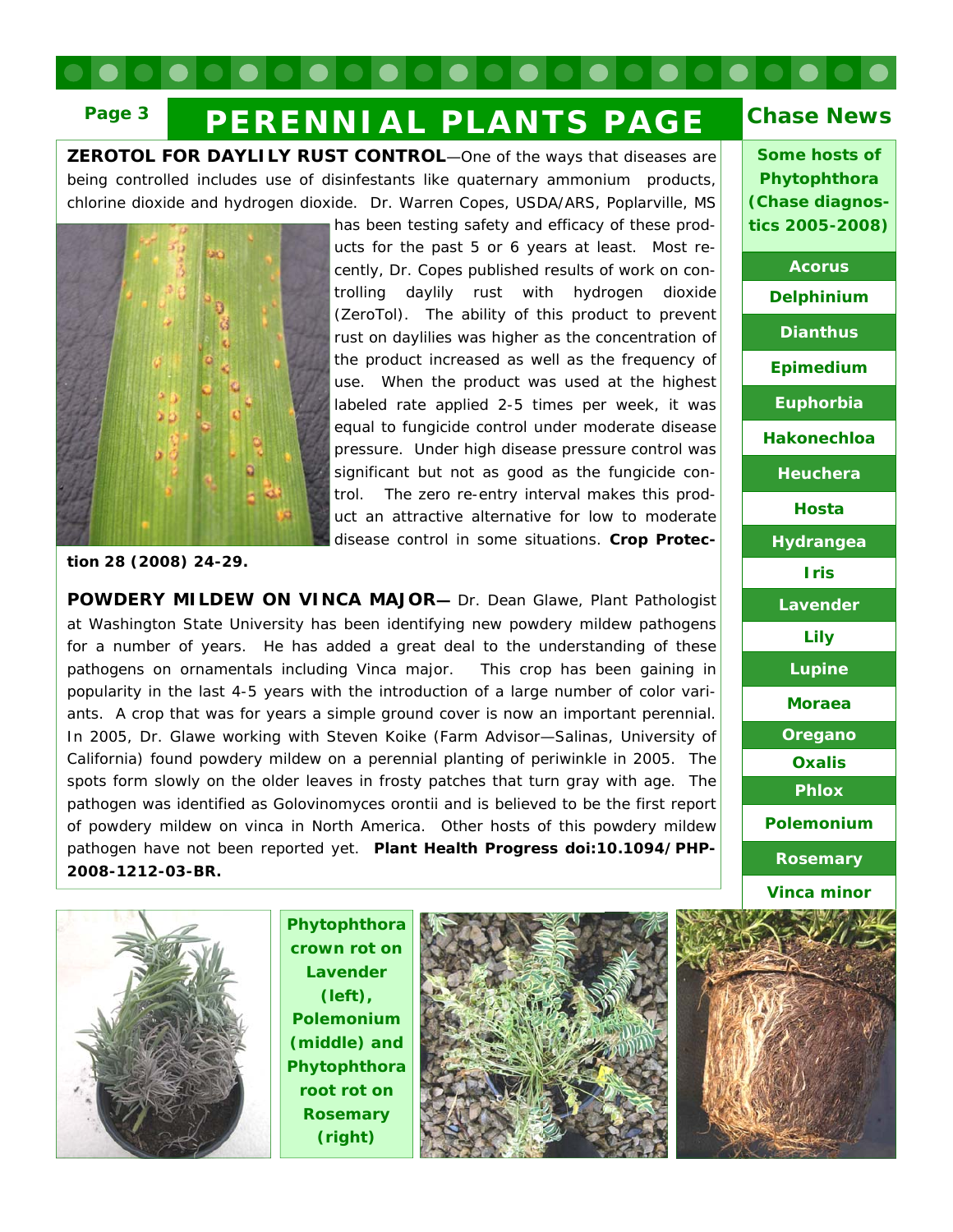### **Page 4 RESEARCH ROUND-UP Chase News**

### **ROSE BLACK SPOT AND POWDERY MILDEW CONTROL**—I

always look forward to publication of other researchers trials on ornamental diseases. Dr. Bob Mulrooney (University of Delaware) has been kind enough to share his results on rose diseases for the past few years. Bob evaluated control of both powdery mildew and black spot on rose with Pageant (BASF Corp. at 18 oz/100 gal) and Trinity (BASF Corp., not registered on ornamentals at 12 oz/100 gal) and Eagle 40WP (=Systhane at 4 oz/100 gal). All treatments were applied on a 14 day interval throughout most of the summer. Black spot was most effectively controlled with Pag-



eant but also was significantly reduced with Trinity or Eagle which are both sterol inhibitors. Powdery mildew was only controlled with the Eagle in this trial. Please write me for a copy of the complete report.

| <b>Fungicide</b><br>(active ingredient) | Ornamental<br>product | Degree of<br>Control |
|-----------------------------------------|-----------------------|----------------------|
| Iprodione                               | <b>Chipco 26019</b>   | some                 |
| Thiophanate methyl                      | 3336, Fungo           | some                 |
| Cyprodinil + fludioxinil                | Palladium*            | some                 |
| Copper hydroxide                        | Kocide                | good                 |
| Chlorothalonil                          | <b>Daconil Ultrex</b> | good                 |
| Azoxystrobin                            | Heritage              | good                 |
| Pyraclostrobin                          | Insignia              | good                 |

**ALTERNARIA POD ROT CONTROL**—A recent report on Alternaria pod rot of snap beans in **Plant Health Progress doi:10.1094/PHP-2008-1212- 01-RS—**included efficacy of a variety of fungicides. Since the pathogen (*Alternaria alternata*) is also an ornamental pathogen and the products tested contain the same active ingredients as those used on ornamentals I include relative efficacy here. The result on this pod rot trial showed the same relative evel of activity as our ornamental trials with the same pathogen. The strobilurins (Heritage and nsignia), Kocide and Daconil each provided good control. This further supports the observation that he exact host is not as important in determining the efficacy as the exact target pathogen.

**\*Palladium TM (Syngenta Professional Products) is not currently labeled for use or sale in the United States.** 

**TMV CONTROL WITH MILK—**I occasionally give talks that include virus disease prevention. My most recent talk on the topic yielded some information I was not aware of on the use of milk to control TMV (tobacco mosaic virus). It pays to ask for questions, since now I know something I did not before the talk. The original research was performed in the 1950's on tobacco for prevention of TMV transmission. TMV survives up to 50 years in dried host tissue and is mainly transmitted by mechanical methods like contaminated hands or tools. Use of milk products has been successful in reducing transmission of TMV. Various recommendations include 1 lb dried milk per gallon sprayed onto transplants immediately prior to handling. Other **in Phlox** 

**TMV infection** 

articles indicate spraying beds with 0.5 gal/100 square feet skim milk. A report from Ontario Ministry of Agriculture Food & Rural Affairs indicates that all milk products are not equally effective. Skim milk is as effective as whole milk but the protein content should be 3.5% or more. Buttermilk and evaporated milk were not as effective. Remember that this method has not been shown to be effective for other viruses.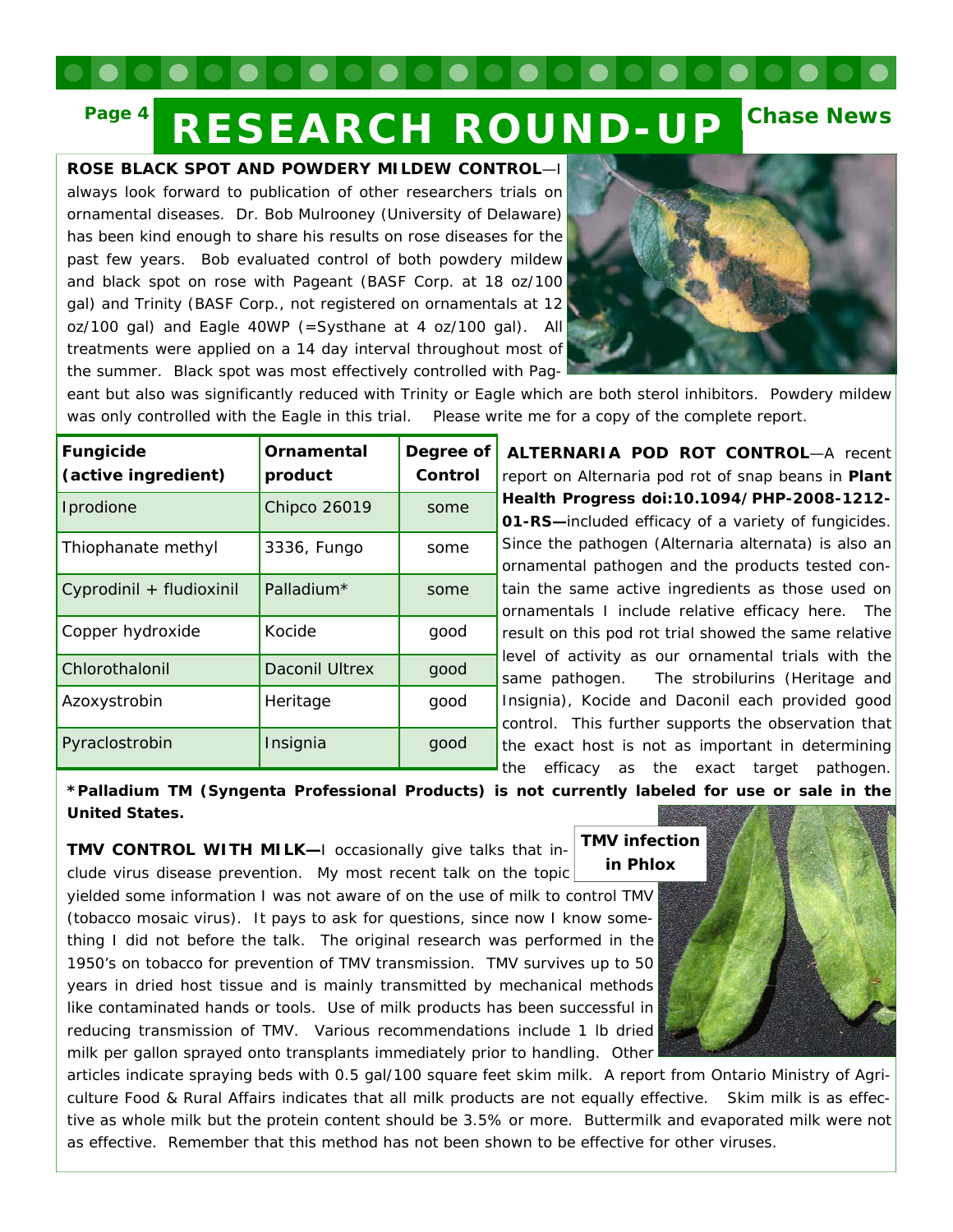## **Page 5 DISEASE CONTROL WITH POLYOXIN D**

Most of our trials on Rhizoctonia have been per- $\mathbf{r}$ formed during the summer when temperatures are highest and Rhizoctonia pressure very high. I recently started to wonder if I could work on the pathogen during the winter and found that  $\frac{1}{1}$ could. We started two trials on two fungicides  $\bigcup_{\mathbf{M}}$ containing polyoxin D. We are most familiar with Endorse WP a wettable powder formulation available from Cleary Chemical. In the past E year, a different formulation has been introduced by OHP, Veranda O. The treatments used in these two trials were: noninoculated control,  $\boxed{V}$ 

| Treatment     | Rate/<br>100 gal  | Celosia<br># seedlings | Poinsettia<br>cutting rot |
|---------------|-------------------|------------------------|---------------------------|
| Noninoculated |                   | 19.0 <sub>b</sub>      | 1.0a                      |
| Inoculated    |                   | 0.4a                   | 2.5 <sub>b</sub>          |
| Medallion     | $0.5$ oz          | 14.9 <sub>b</sub>      | 1.1ab                     |
| Endorse       | 1.5 <sub>1b</sub> | 21.0 <sub>b</sub>      | $1.2$ ab                  |
| Endorse       | $2.2$ lb          | 22.5 <sub>b</sub>      | 1.3ab                     |
| Veranda O     | 3.5 oz            | 17.8 <sub>b</sub>      | 1.3ab                     |
| Veranda O     | 7 oz              | 21.5 <sub>b</sub>      | 1.6 <sub>b</sub>          |

**Chase News** 

inoculated control, Medallion (0.5 oz/100 gal - fludioxinil from Syngenta), Endorse (1.5 or 2.2 lb/100 gal) and Veranda O (3.5 and 7 oz). The products were applied as sprenches once before inoculation with *Rhizoctonia solani* and again one week later. Seed germination was used to determine control of Rhizoctonia on Celosia and cutting rot (1=none to 5=dead) was used to evaluate disease control on poinsettia 'White Star'. The table above shows results for both trials clearly demonstrating that this active ingredient was effective in preventing Rhizoctonia diseases during the winter. Severity of damping-off on Celosia was as severe as that seen under warmer conditions although slower to develop. Severity of poinsettia cutting rot was lower than we see during the summer when ratings often reach the maximum of 5 for the inoculated controls.



We tested polyoxin D in a cyclamen anthracnose trial that was started in late November last year. In this case we included many other products. Our most recent outbreak of this disease may manifest as spots but is also causing complete destruction of new leaves. We applied fungicides twice as foliar sprays before inoculation with Colletotrichum

and twice afterward for a total of four weekly applications.

Treatments included: noninoculated control, inoculated control, Pageant (8 oz/100 gal), Insignia (10 oz), Cleary 3336 (16 oz), Endorse and Latron B 1956  $(2.2$  lb and 4 oz), Veranda O  $(7$  oz), Trinity  $(4$  oz), Disarm C (strobilurin from OHP at 2 or 4 oz/100 gal) and SP2015 (experimental fungicide from SePRO Corp. at 8 or 12 oz). Excellent prevention of anthracnose was seen with products containing a strobilurin including Pageant, Insignia and the 4 oz rate of Disarm C. In addition, the higher rate of SP-2015 also gave significant disease control. The polyoxin D products were not as effective although some reduction in anthracnose did occur. Further testing with other strobilurins is planned.